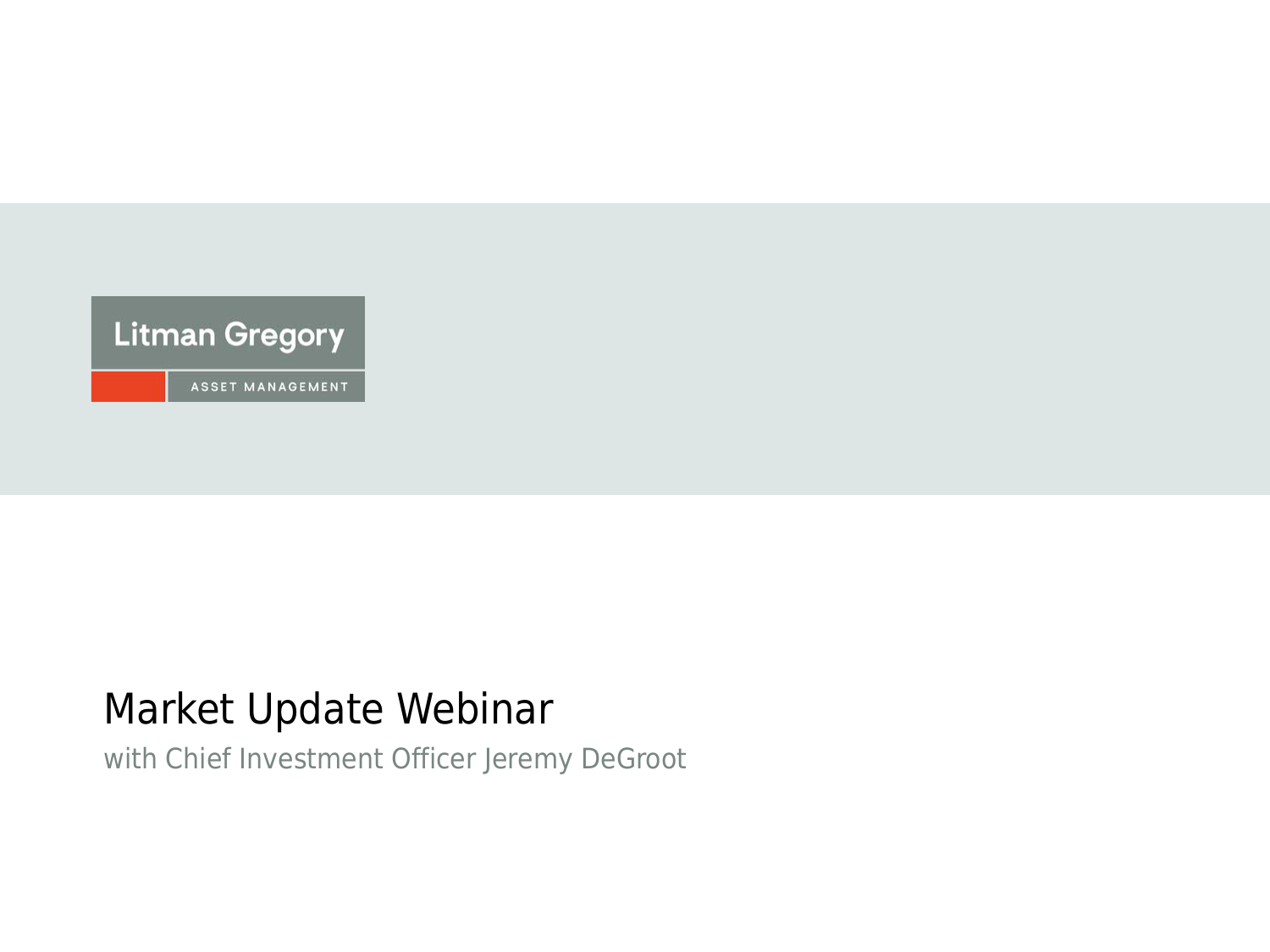# Today's Speakers



Gretchen Hollstein, CFP® Senior Advisor, Principal



Jeremy DeGroot, CFA® Chief Investment Officer, Principal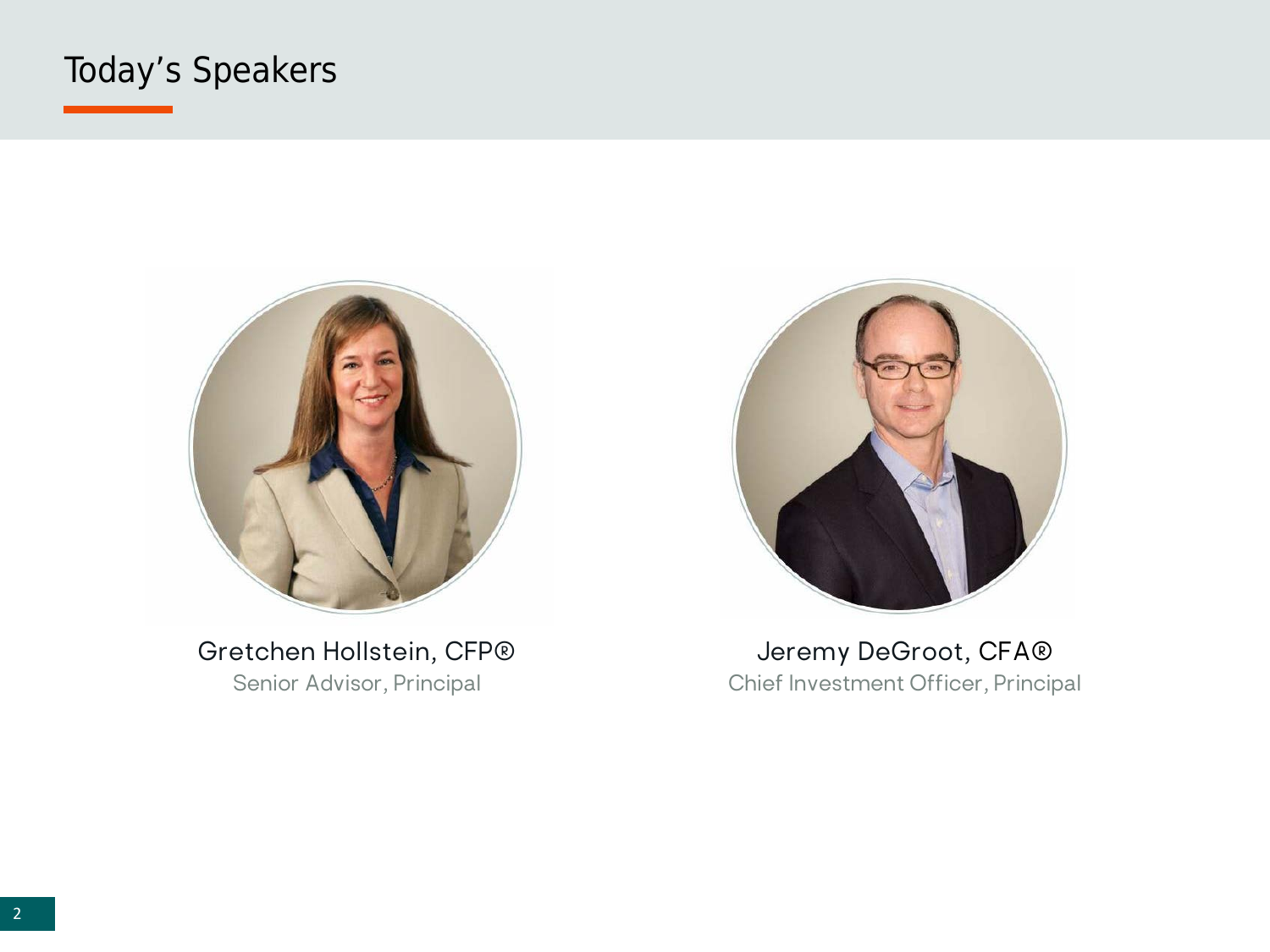## Topics We'll Address Today

- The market impact of the virus
- Economic outlook and policy response
- Investment outlook: risks and opportunities in a volatile market
	- o U.S. stocks
	- o International stocks
	- o Bonds/fixed income
	- o Alternative strategies (and managed futures)
- Closing thoughts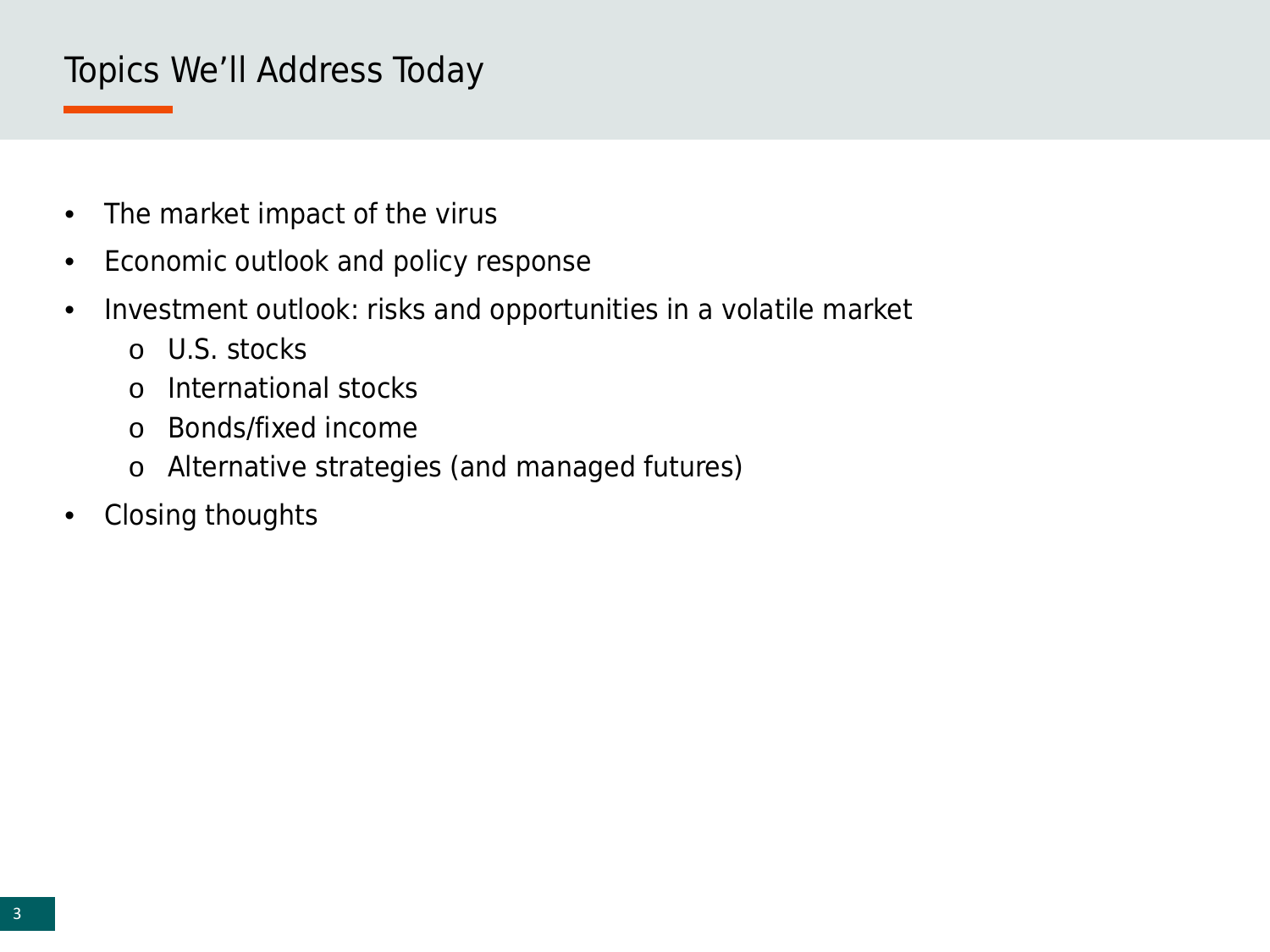#### It Was as Bad as It Felt! We Just Lived Through the Fastest 30% Fall on Record

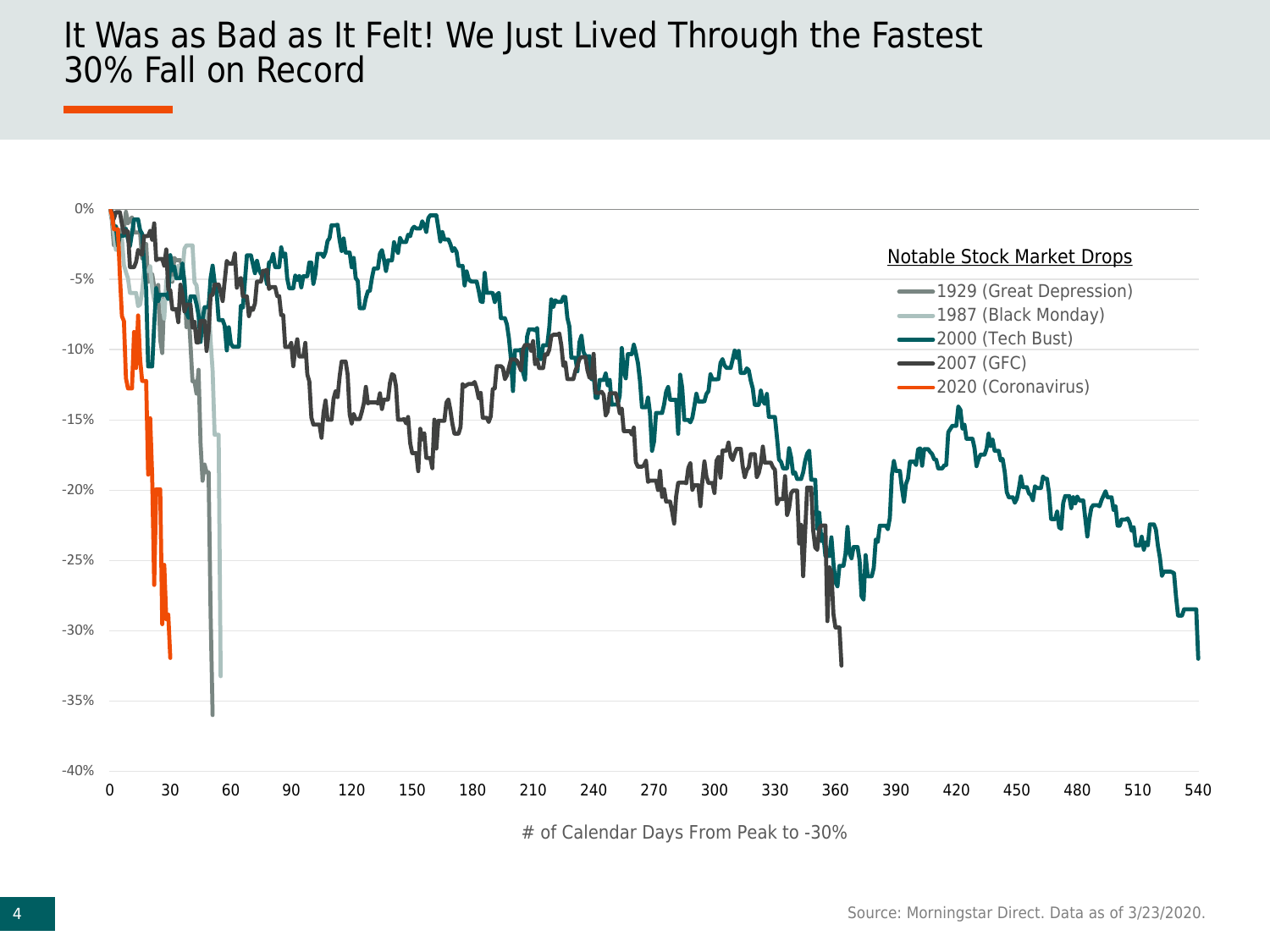### We Have Experienced Historic Volatility

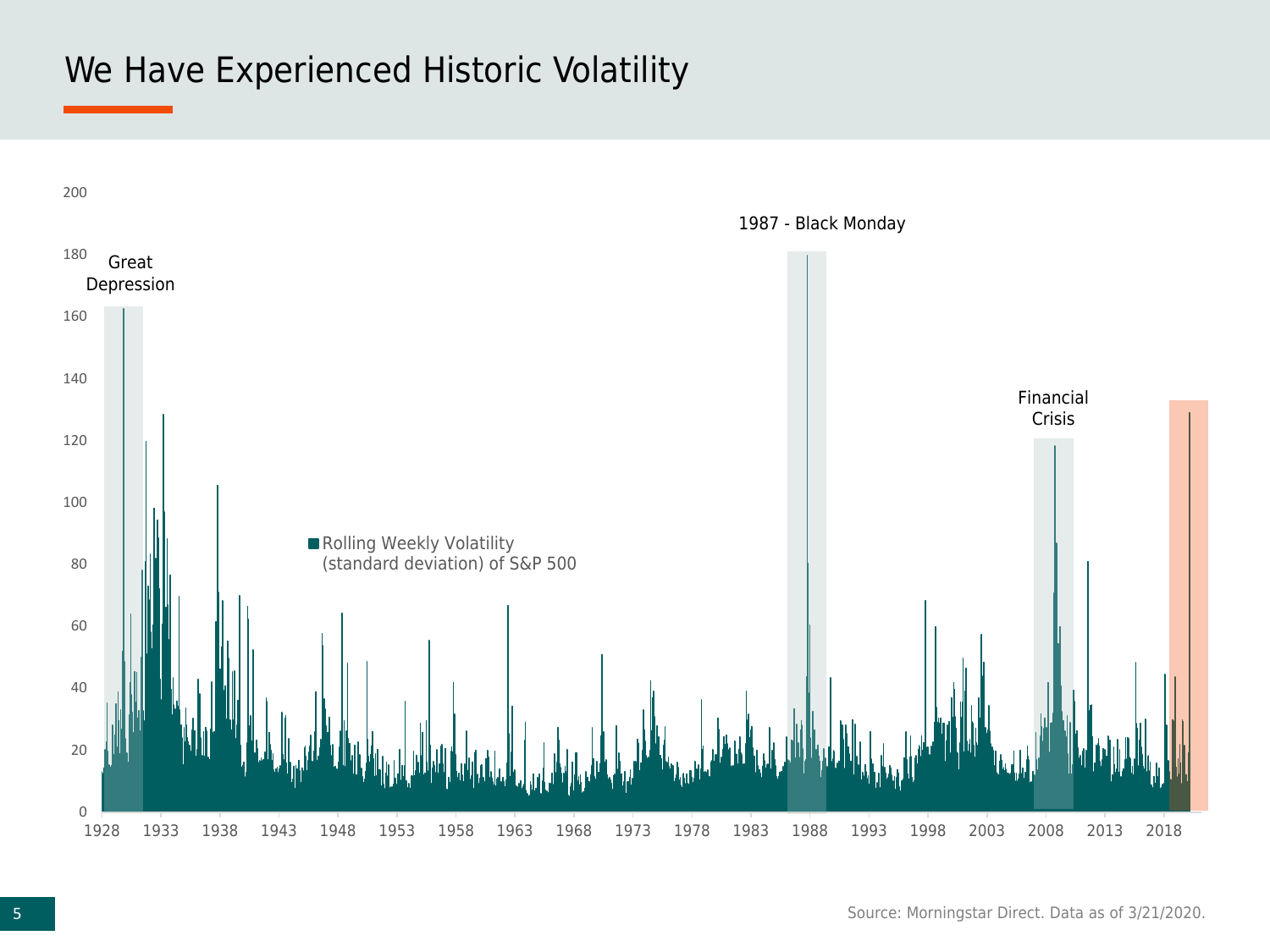### Treasury Bond Yields Fall to All-Time Low

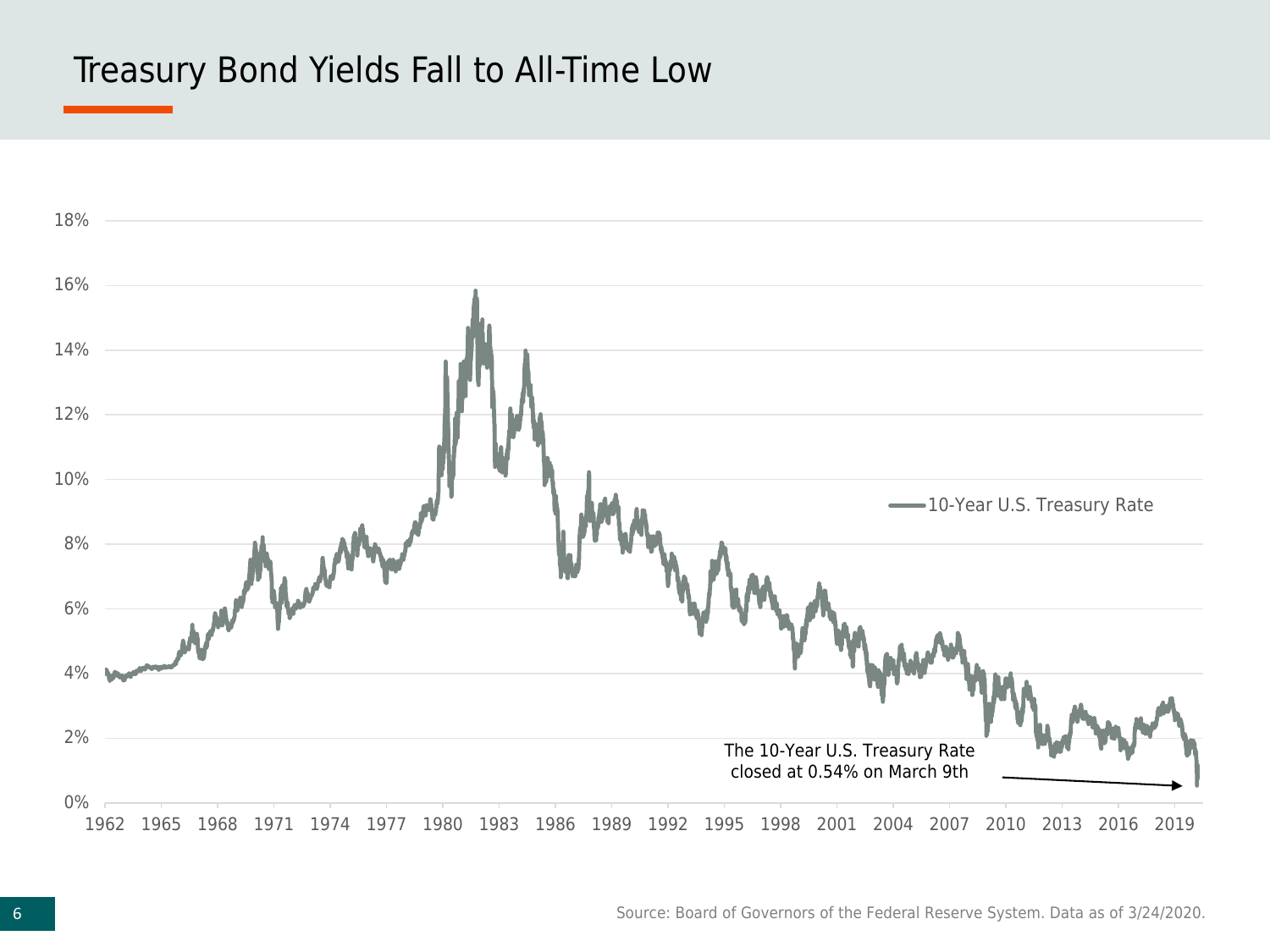# So far, 2020 has been a painful reversal from 2019



Source: Morningstar Direct. Data as of 3/24/2020.

\*Note: managed futures return calculated as weighted average return of ASFYX, PQTIX, and QHMIX.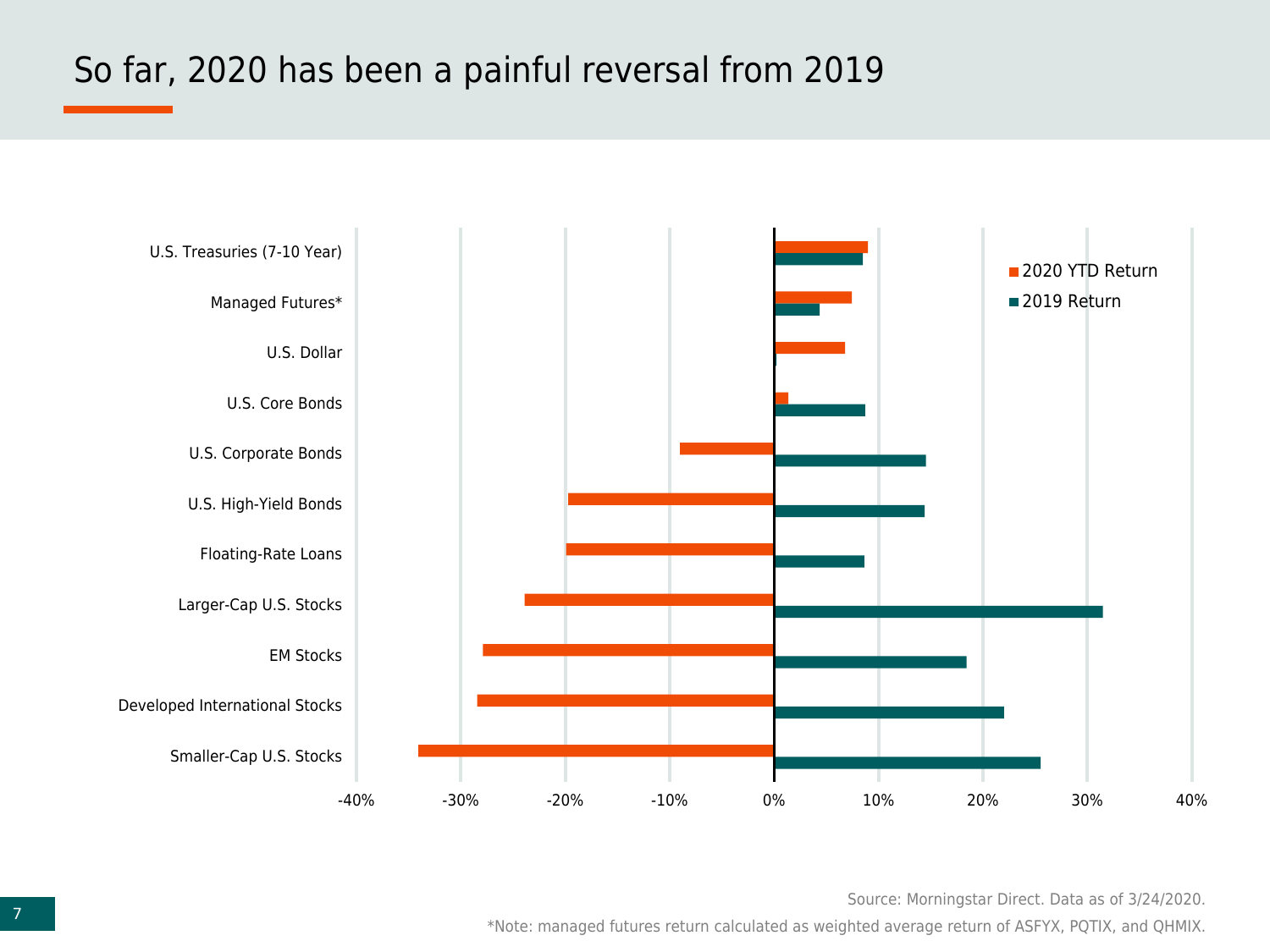#### Fed to the Rescue! The Federal Reserve is Expanding Its Balance Sheet Again

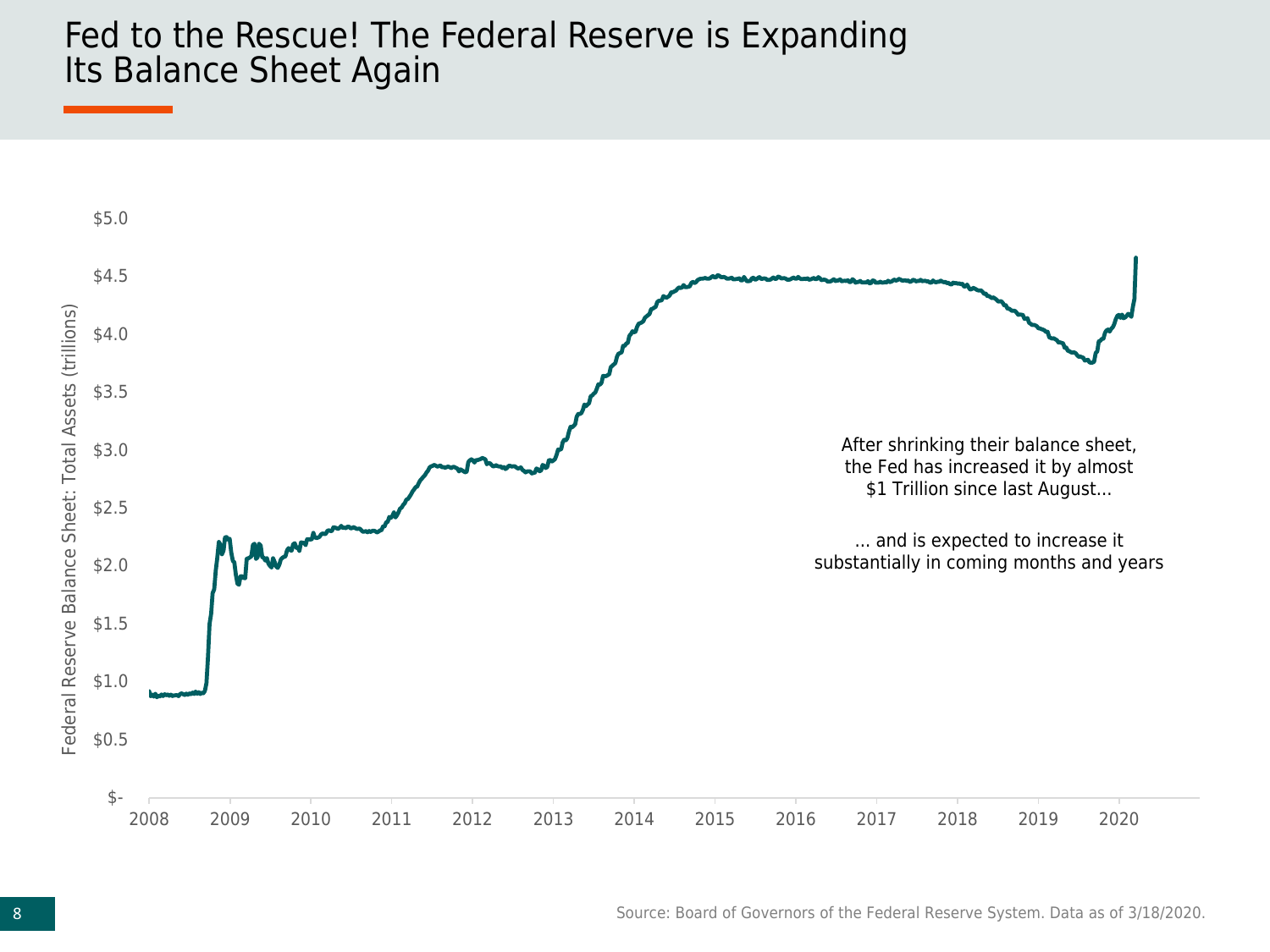#### Throughout History, Markets Have Been Resilient Despite a Myriad of Things to Worry About

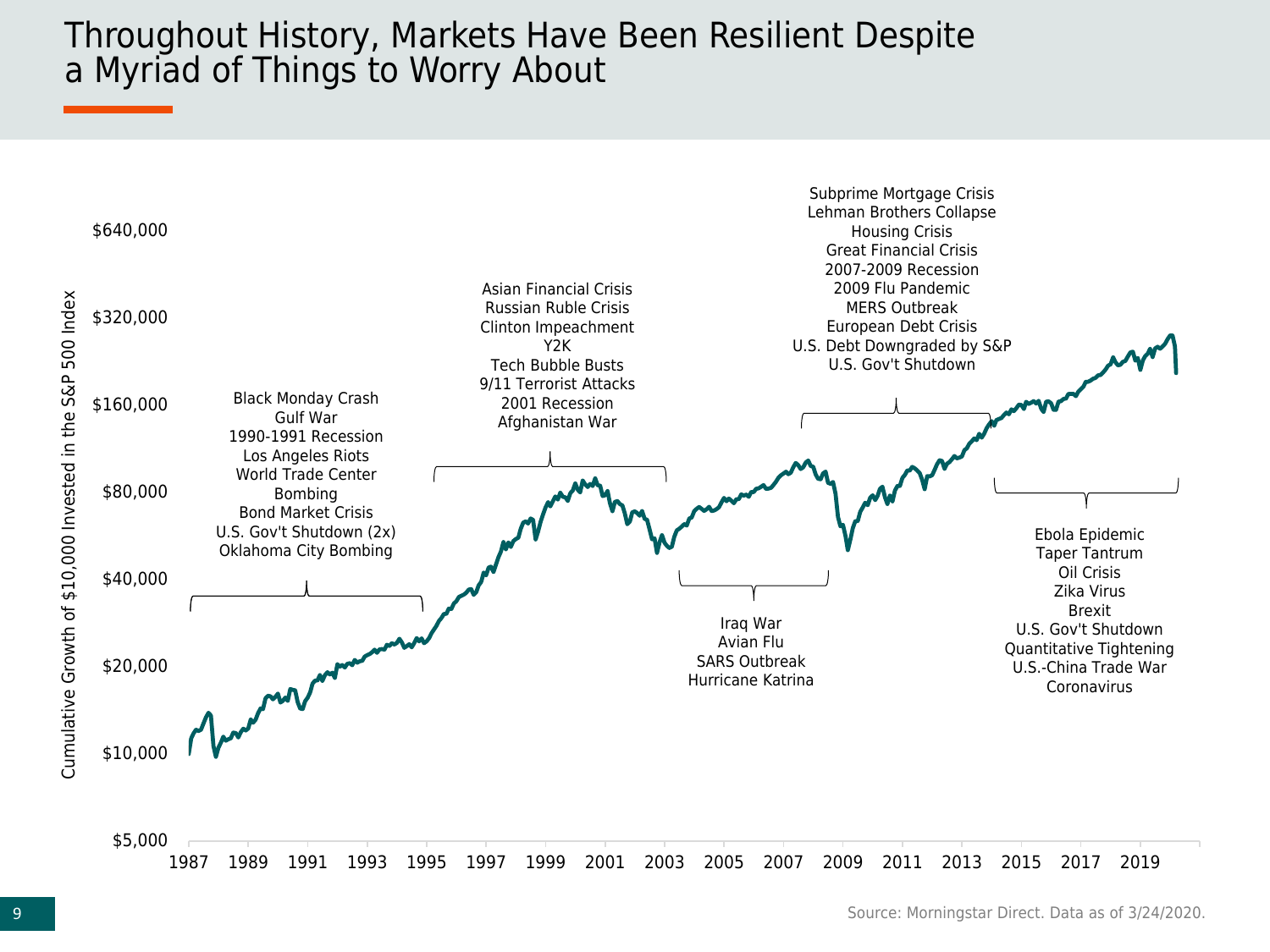### Corporate Bonds Have Also Been Hammered....

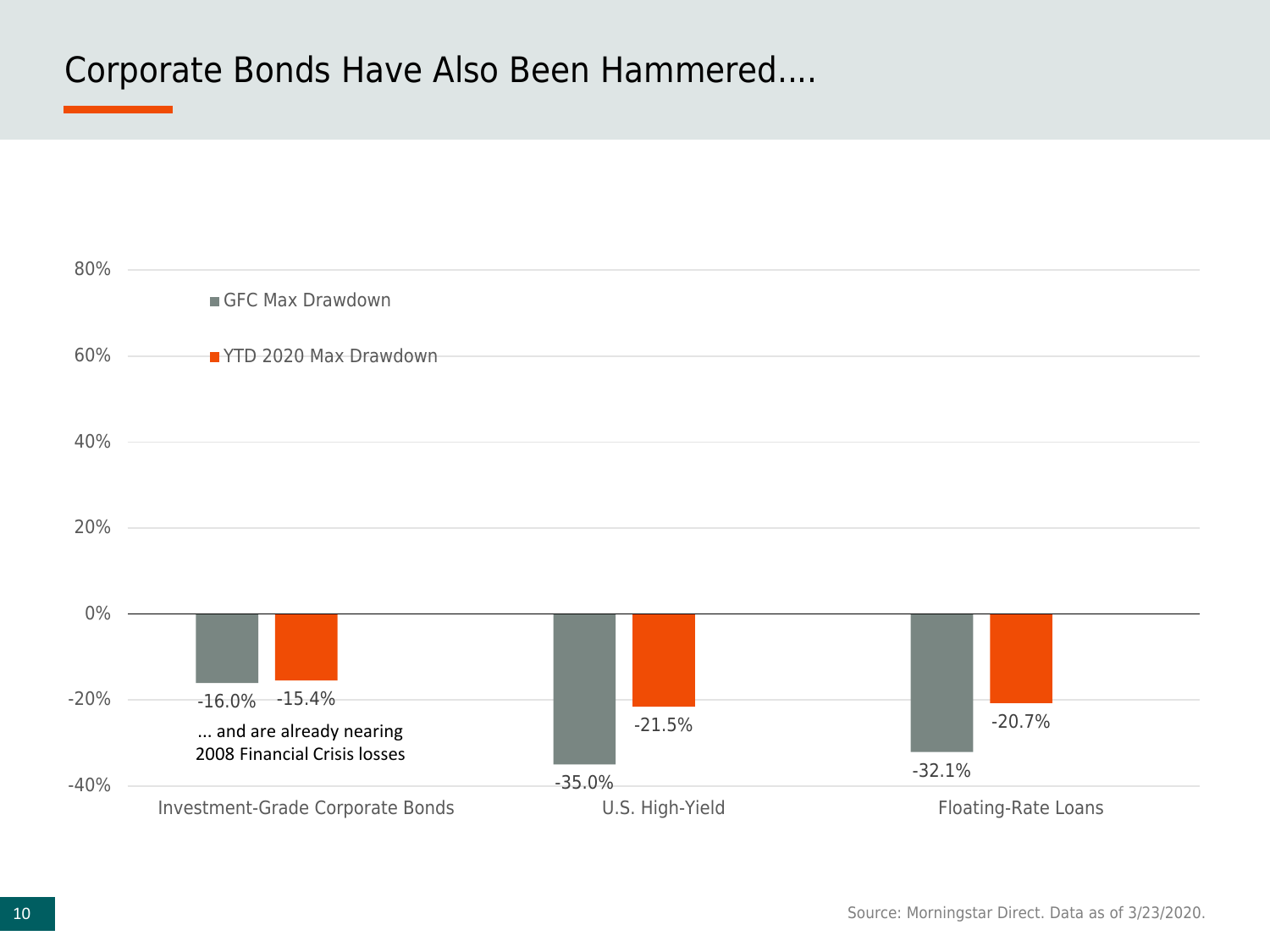# But We Expect a Strong Rebound from Current Levels



Source: Morningstar Direct. Data as of 3/23/2020.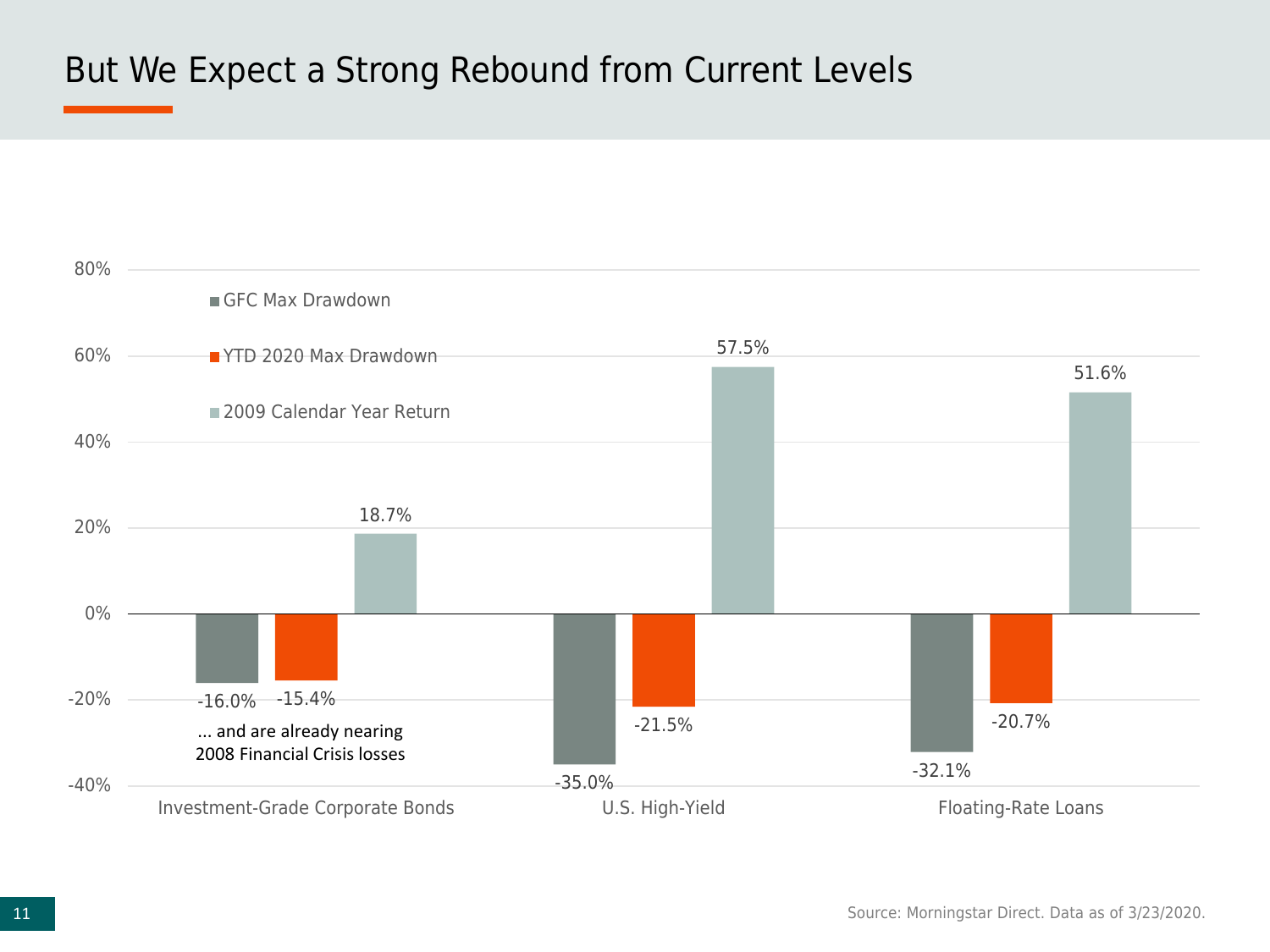#### Bear Markets Are Not Atypical! And Have Generally Been Followed By Strong Bull Markets.

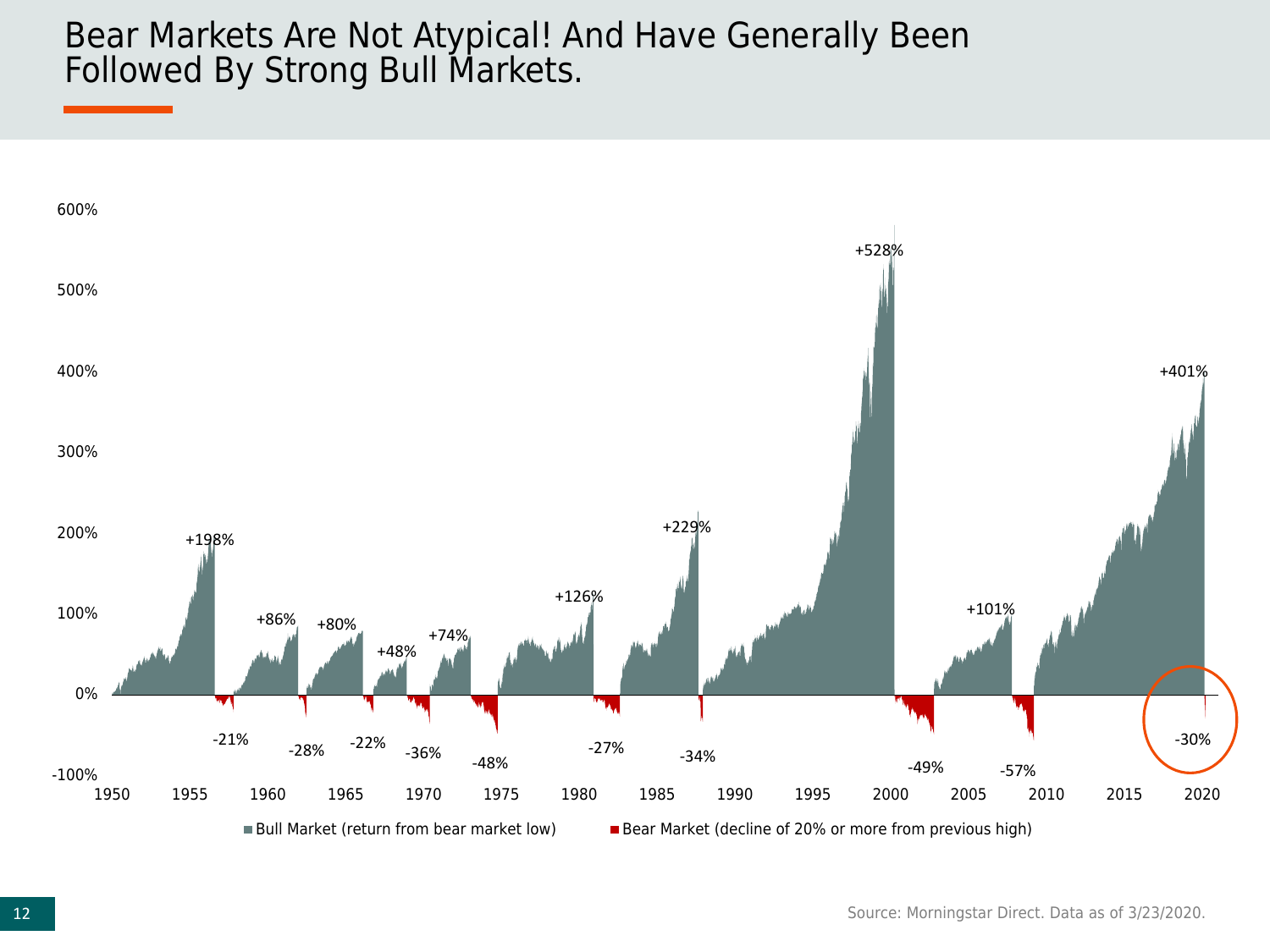### CNN's Fear and Greed Index: Back to Extreme Fear

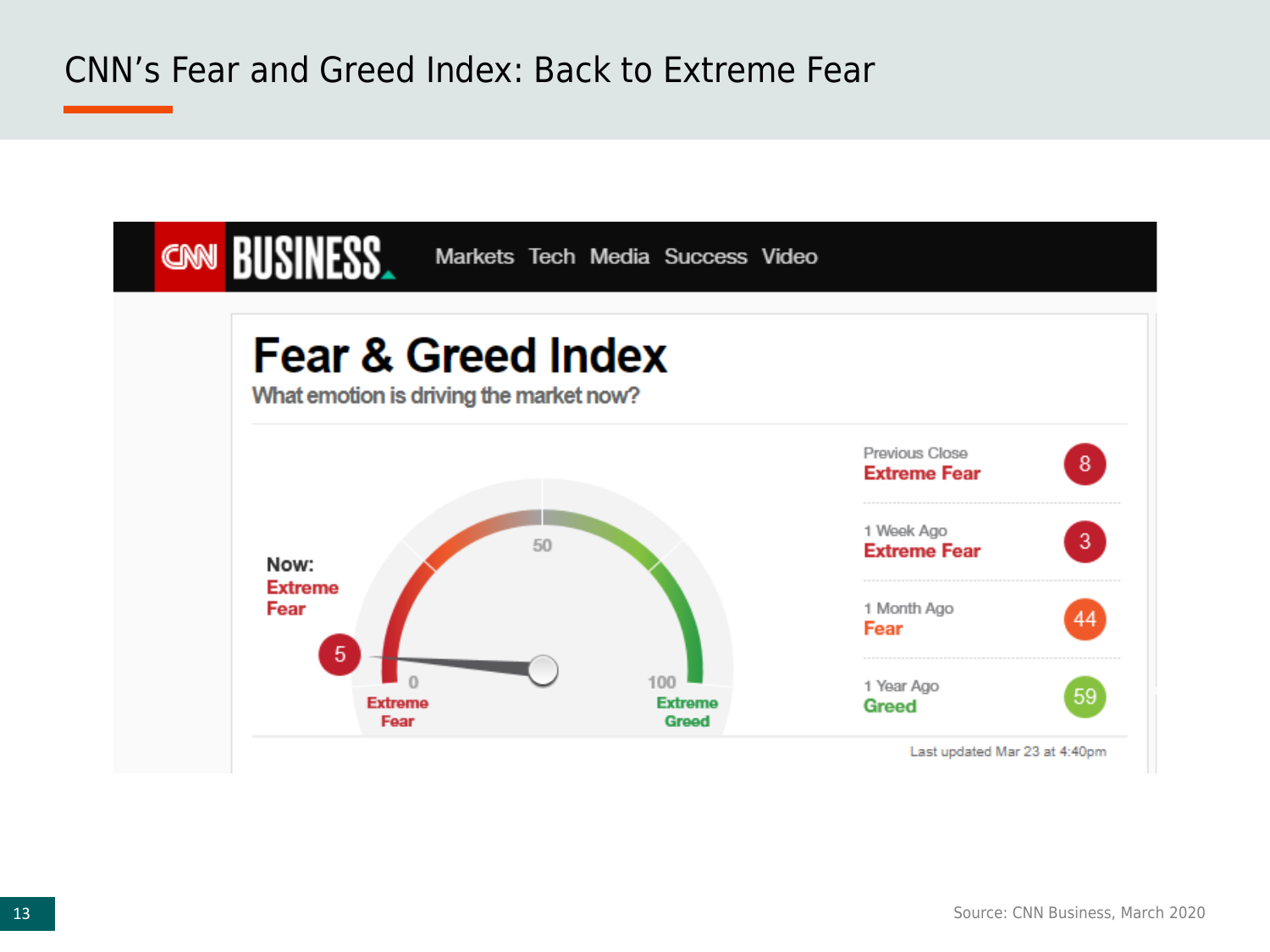# Closing Thoughts

- During these historical times, it is paramount to stay disciplined and recognize when emotion rears its head in investment decision making.
- Maintain a focus on long-term financial goals and objectives, with an eye to near-term risks.
- Avoid the temptation to time the market, it is a fool's errand.
- We will get through this crisis period. Things will improve and recover.
- We understand that each individual client has unique circumstances. Please contact your advisor directly to discuss any of today's comments in the context of your portfolio.
- Most importantly, we sincerely hope you and yours are able to remain healthy and manage well through this extraordinary period.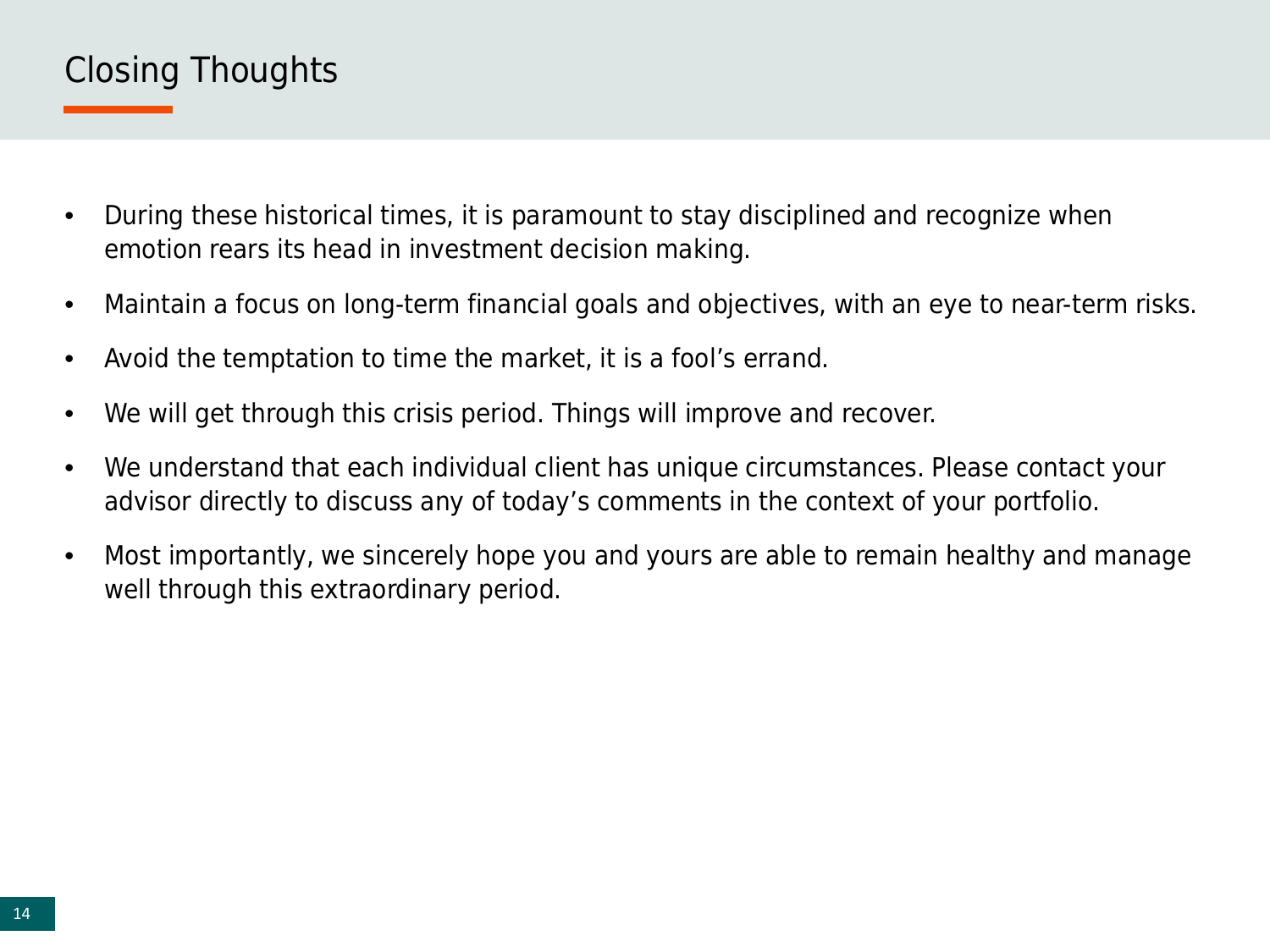

# Thank you for joining us today!

For further questions, please contact your advisor directly, or the Litman Gregory Client Services team at:





information@lgam.com



 $\bowtie$ 

www.lgam.com